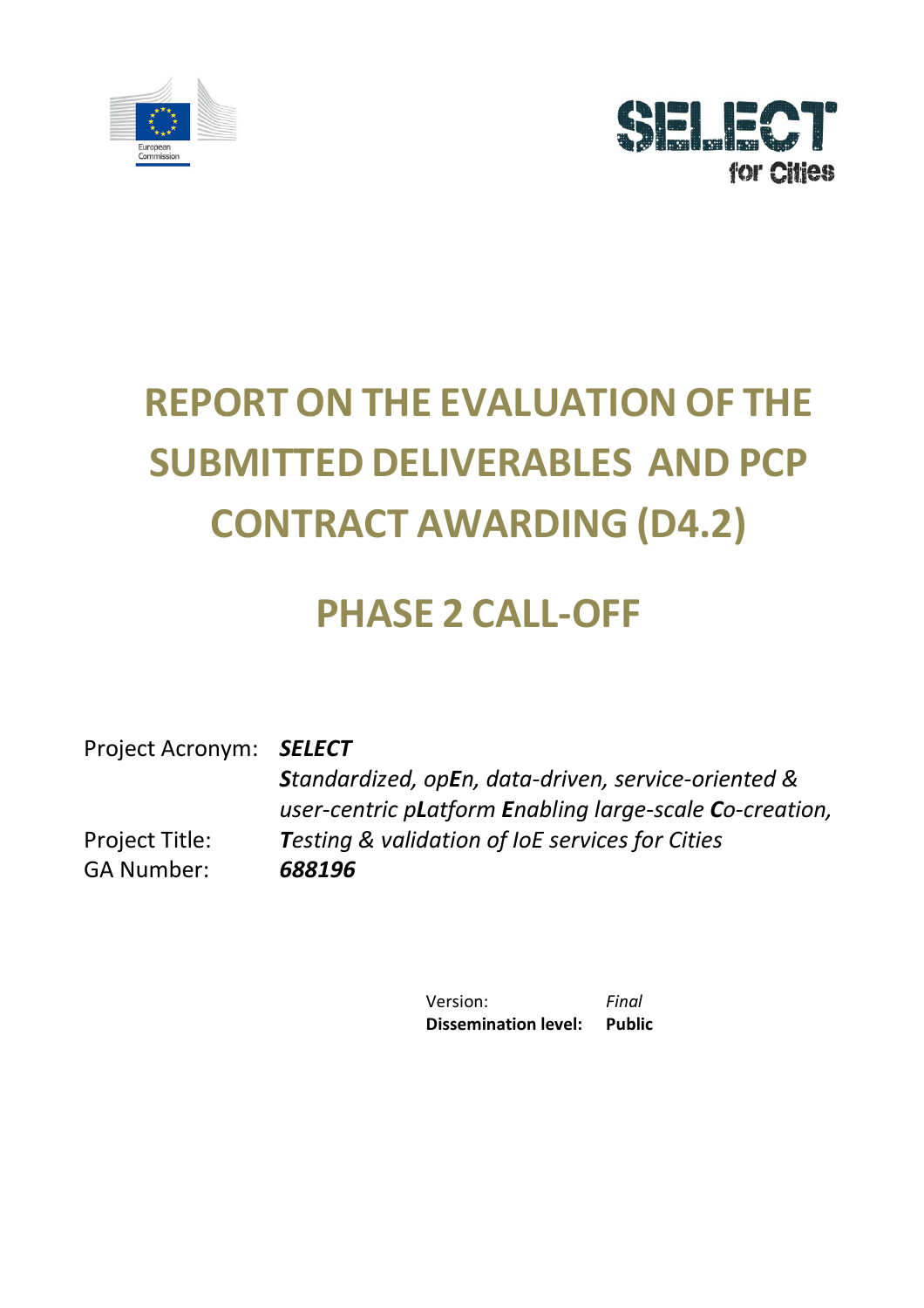



### **Table of Contents**

| $\mathbf{1}$   |     |  |
|----------------|-----|--|
|                | 1.1 |  |
|                | 1.2 |  |
| $\overline{2}$ |     |  |
| 3              |     |  |
| $\overline{4}$ |     |  |
| 5              |     |  |
|                | 5.1 |  |
|                | 5.2 |  |
|                | 5.3 |  |
|                | 5.4 |  |
|                | 5.5 |  |
|                | 5.6 |  |
| 6              |     |  |
|                | 6.1 |  |
|                | 6.2 |  |
| 7              |     |  |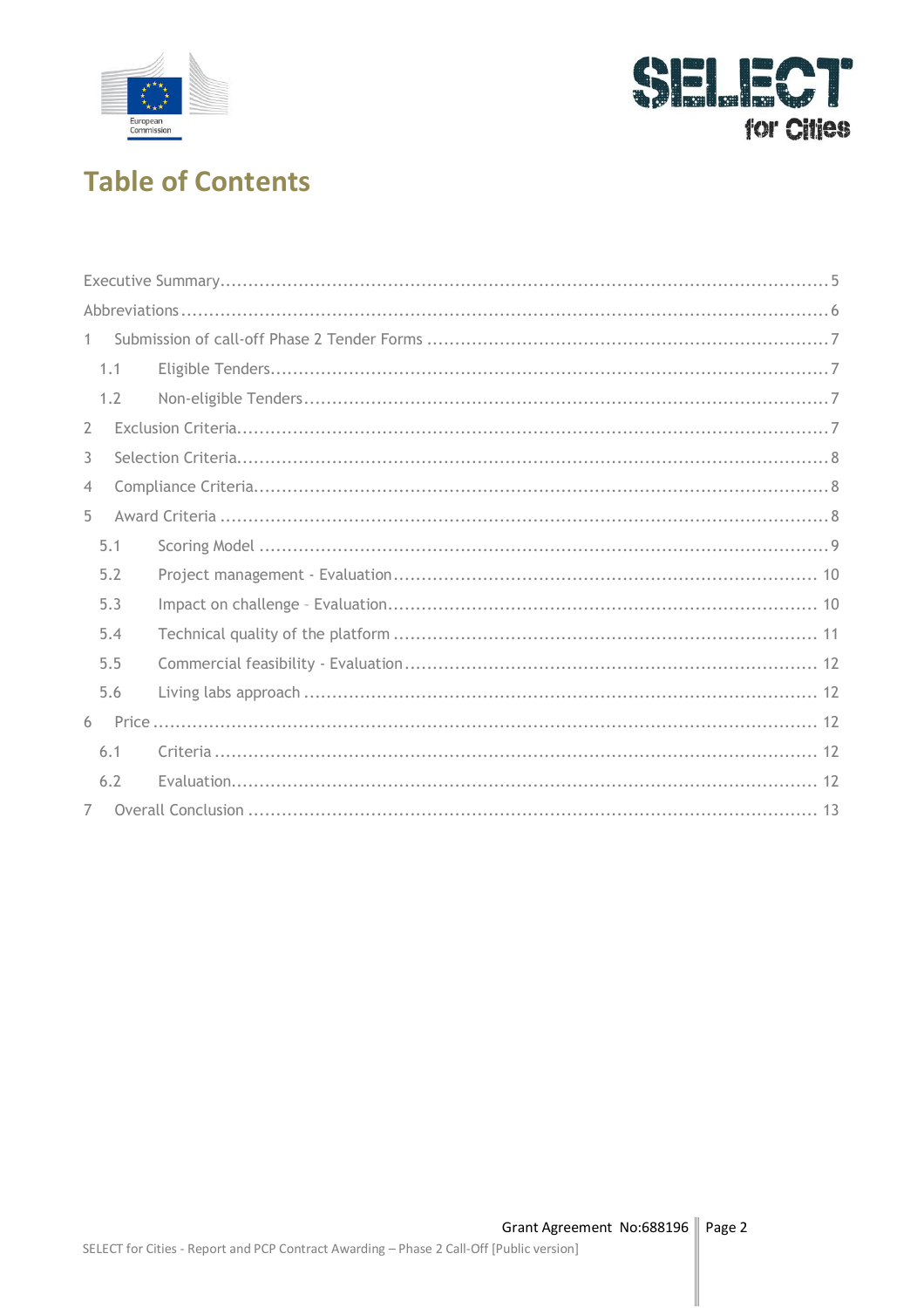



### **Table of Figures**

| Figure 7. Final total scores per Contractor and per Phase 2 Award Criterion  Error! Bookmark not defined. |  |
|-----------------------------------------------------------------------------------------------------------|--|
|                                                                                                           |  |
|                                                                                                           |  |

### **Table of Tables**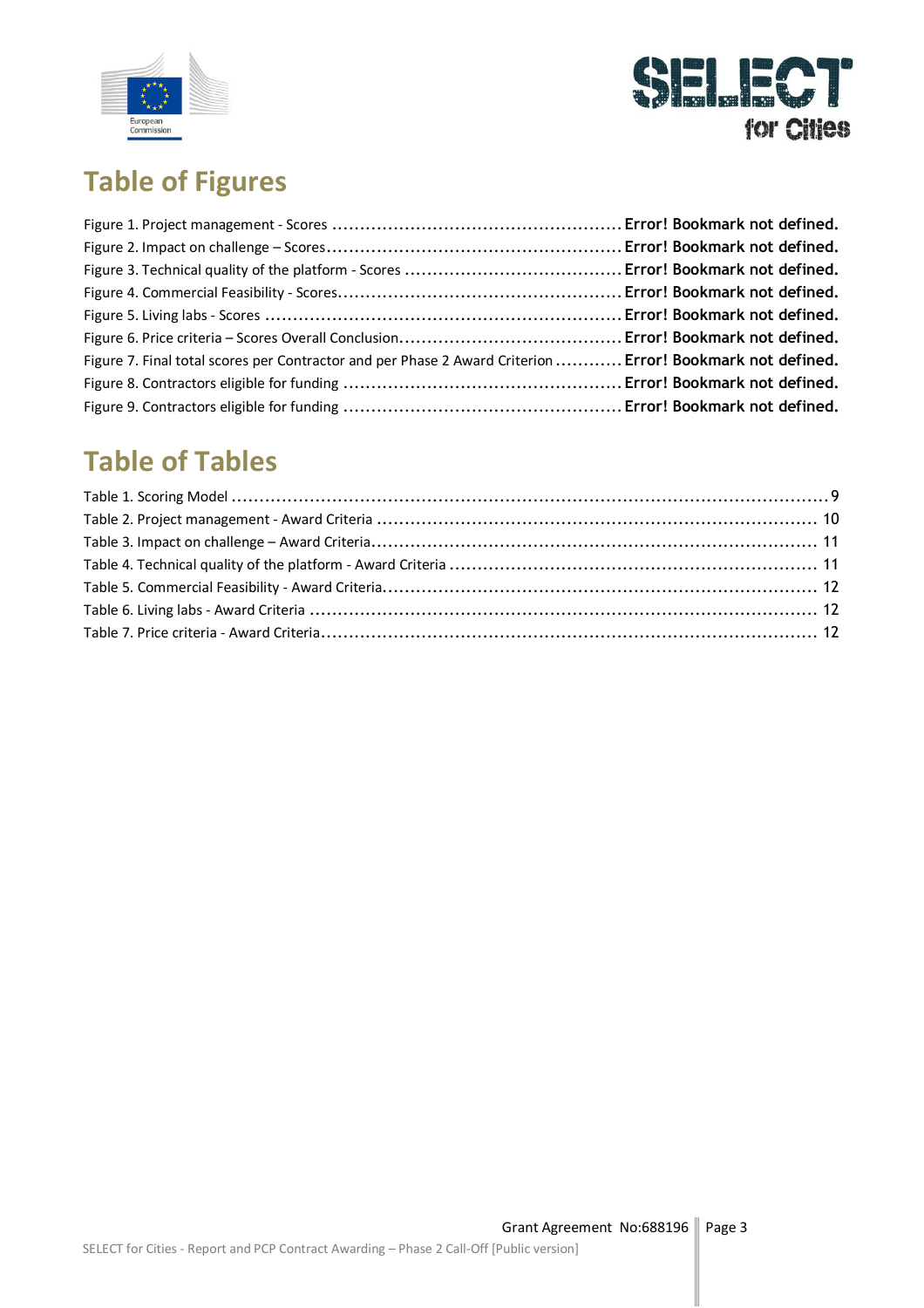



#### **Document revision history**

| <b>Revision</b> |                               |                  |            |                             |
|-----------------|-------------------------------|------------------|------------|-----------------------------|
| <b>No</b>       | <b>Author</b>                 | Organization     | Date       | Work effectuated            |
| $\mathbf{1}$    | <b>Katrien Lenaert</b>        | <b>Digipolis</b> | 13/10/2017 | Initial draft               |
| $\overline{2}$  | Katrien Lenaert               | <b>Digipolis</b> | 25/10/2017 | <b>Finalized template</b>   |
|                 |                               |                  |            | Draft motivations           |
|                 |                               |                  |            | Project Mgt,                |
|                 | Susie McAleer,                |                  |            | Commercialization,          |
| $\overline{3}$  | <b>Katrien Lenaert</b>        | 21C, Digipolis   | 30/10/2017 | Living Lab                  |
|                 |                               |                  |            | <b>Draft motivations</b>    |
|                 |                               |                  |            | <b>Functional and</b>       |
| 4               | Katrien Lenaert               | <b>Digipolis</b> | 03/11/2017 | <b>Qualitative topics</b>   |
|                 |                               |                  |            | Agreement and               |
|                 | <b>Select for Cities Tech</b> |                  |            | finalizing the              |
| 5               | team                          | All              | 07/11/2017 | motivation                  |
|                 | Katrien Lenaert,              |                  |            | <b>Financial motivation</b> |
| 6               | <b>Karin Goedheid</b>         | <b>Digipolis</b> | 08/11/2017 | and final report            |

### **Approvals for final version**

| Contributor     | Author          | Organization     | Date <sup>®</sup> |
|-----------------|-----------------|------------------|-------------------|
| Consortium      |                 |                  |                   |
| <b>partners</b> | Katrien Lenaert | <b>Digipolis</b> |                   |

### **Distribution list**

| Name <sup>1</sup>          | Ways to distribute | <b>Comments</b>                   |
|----------------------------|--------------------|-----------------------------------|
| Consortium partners        | Mail               | Draft and finalized versions      |
| <b>European Commission</b> | Mail               | Finalized versions for validation |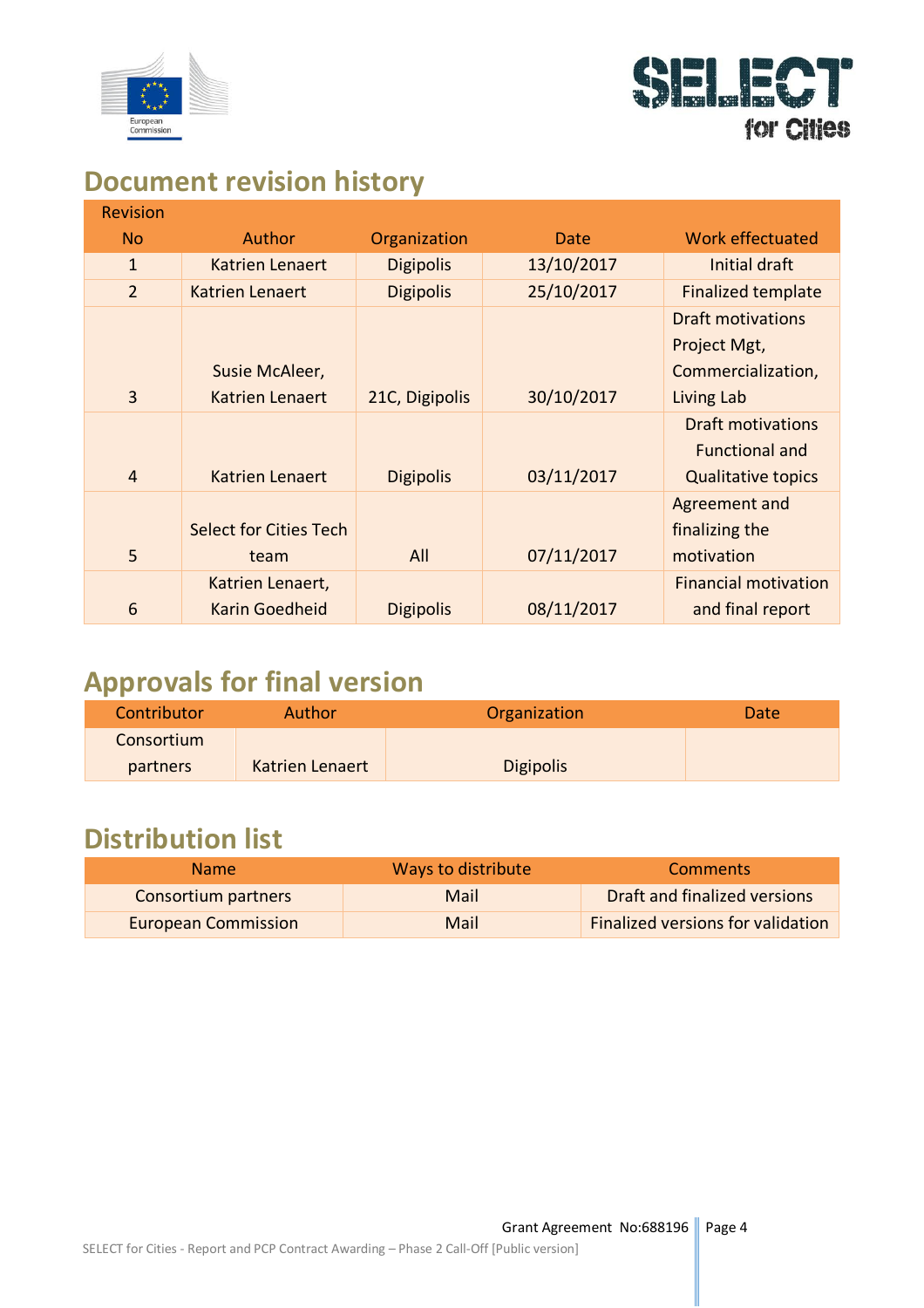



### **Executive Summary**

This report summarizes the assessment and scoring of the SELECT for Cities Phase 2 Call-off. The evaluation was carried out on the basis of Phase 2 Call-off Tender forms submitted by the Contractor's Project teams. The report serves as an overview of the evaluation and as a deliverable for the European Commission. In addition, it will be used as a means to clarify the results to the Tenderers. This document is intended to be made publicly available. A concise version without any company-specific confidential information will be published on the website.

Based on the full evaluation procedure executed by members of the Select for Cities Buyers Group, 6 Contractors were invited to proceed to Phase 2 of the Select for Cities PCP project, and all 6 Contractors submitted a Phase 2 Tender before the deadline of 27 October 2017 10:00 AM:

- Bosonit S.L.
- Engineering Ingegneria Informatica S.p.A.
- Indra Sistemas S.A.
- Martel GmbH
- University of Florence
- Urban Software Institute GmbH

The submitted Tenders were verified on administrative compliance and compliance criteria during the desk evaluation by the Buyers Group. 6 Tenderers were found eligible for continuing to the technical and financial evaluation which consisted of a desk evaluation by the Buyers Group's technical experts followed by several group iterations.

Contractors were selected for the next Phase based on the following requirements:

- Threshold reached on all items (Project management, Impact on challenge, Technical quality of the platform, Commercial feasibility, Living labs)
- Budget limit respected

A final Go/NoGo session and a confirmation by the Select for Cities Procurers Steering Committee finalized the Call-off Phase 2 evaluation round which resulted in this report.

Based on the full evaluation procedure executed by the members of the Select for Cities Consortium and on the available Phase 2 budget, 5 Tenderers were selected to proceed to Phase 2 of the Select for Cities PCP project:

- Bosonit S.L.
- Engineering Ingegneria Informatica S.p.A.
- Indra Sistemas S.A.
- Martel GmbH
- University of Florence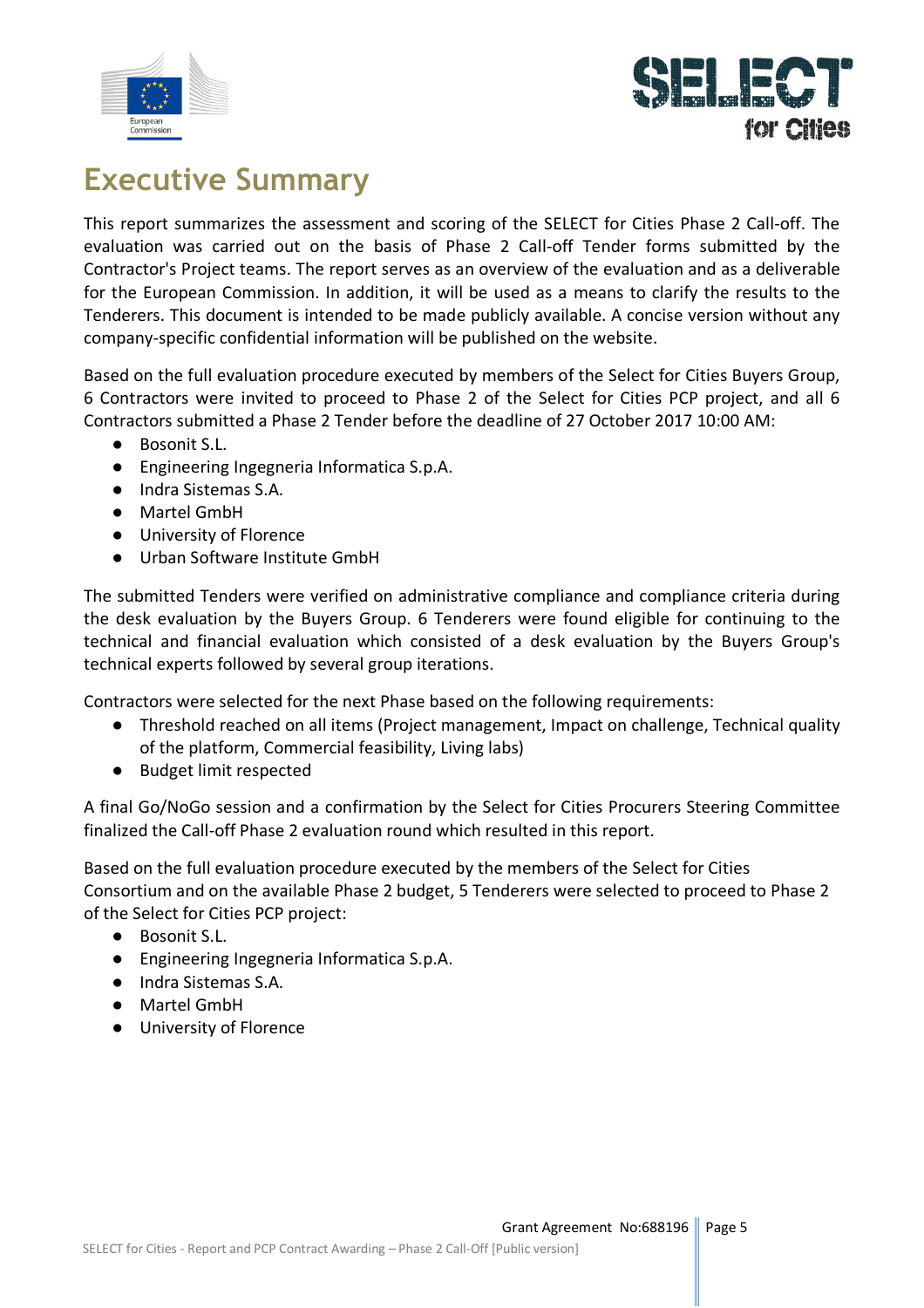



### **Abbreviations**

| <b>Abbreviation</b> | <b>Explanation</b>              |
|---------------------|---------------------------------|
| <b>OMC</b>          | <b>Open Market Consultation</b> |
| S <sub>4</sub> C    | <b>SELECT For Cities</b>        |
| <b>IoT</b>          | <b>Internet of Things</b>       |
| <b>IoE</b>          | Internet of Everything          |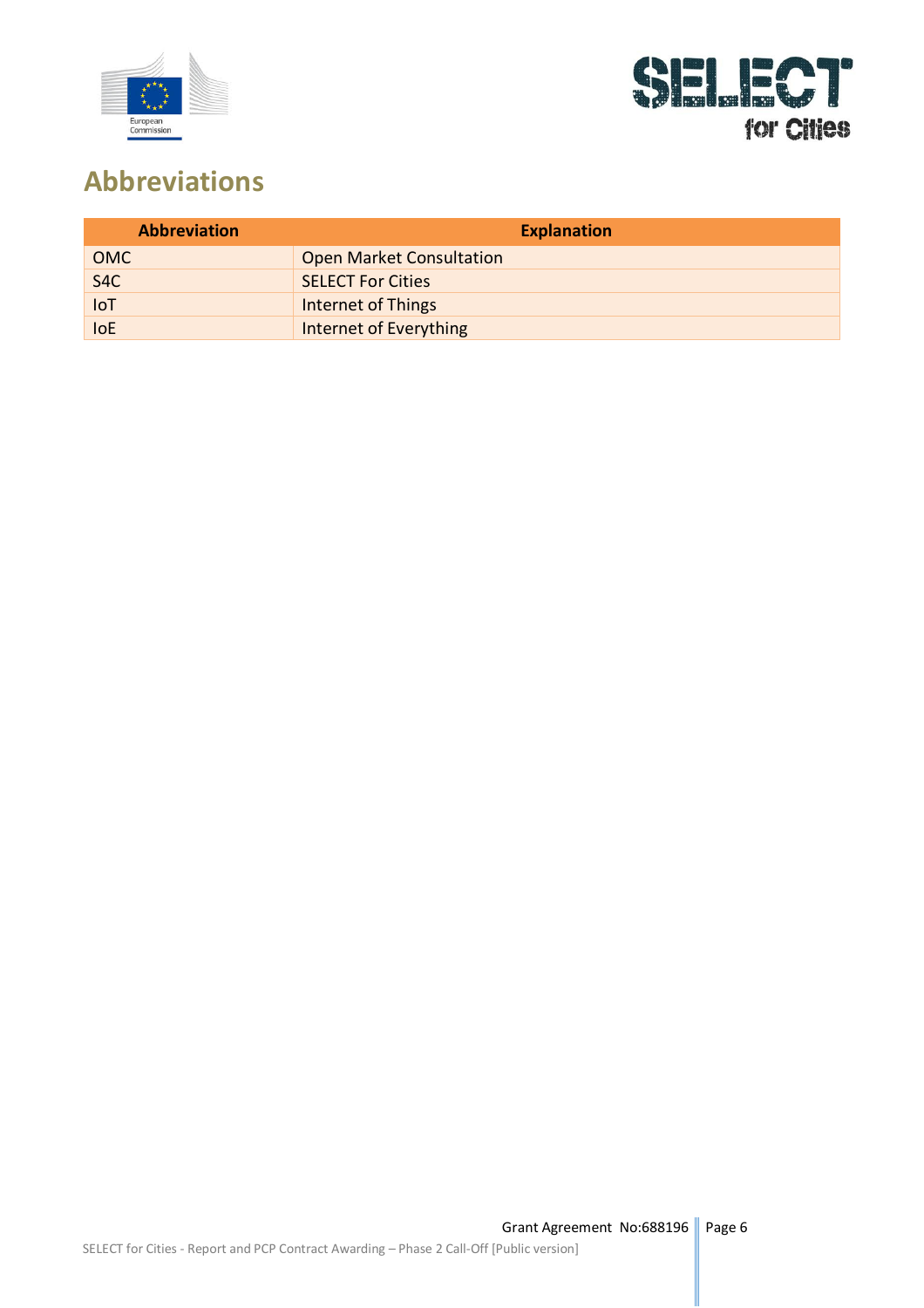



#### **1 Submission of call-off Phase 2 Tender Forms**

6 Contractors submitted a SELECT for Cities Call-off Phase 2 Report, comprising all relevant Deliverables and Results, before the deadline of October 27th 2017:

- Bosonit S.L.
- Engineering Ingegneria Informatica S.p.A.
- Indra Sistemas S.A.
- Martel GmbH
- University of Florence
- Urban Software Institute GmbH

#### **1.1 Eligible Tenders**

In order to be eligible Tenders were required to be submitted electronically, and signed, by means of the predefined Annexes A, E, F and G:

- Annex A General Tender Submission Form
- Annex E Technical Offer Phase 2 Annex
- Annex F Financial Offer and Cost Breakdown
- Annex G Financial Offer Phase 2

Deliverables that did not comply with these conditions were regarded as irregular. 6 Contractors submitted a complete, correct and signed Contract. Their Tender Forms were submitted to the subsequent Administrative Evaluation Committee.

#### **1.2 Non-eligible Tenders**

No Contractors submitted an incomplete and therefore irregular Phase 2 Tender.

### **2 Exclusion Criteria**

The exclusion, selection and compliance criteria listed in the Request for Tenders (TD1) were equally applicable in Phase 2. Tenderers were to be excluded if they were no longer compliant with one of those criteria.

None of the Phase 2 Tenderers were incompliant to the Exclusion Criteria. Their Tenders were submitted to the Technical and Financial evaluation committees for the assessment and scoring of the Award criteria.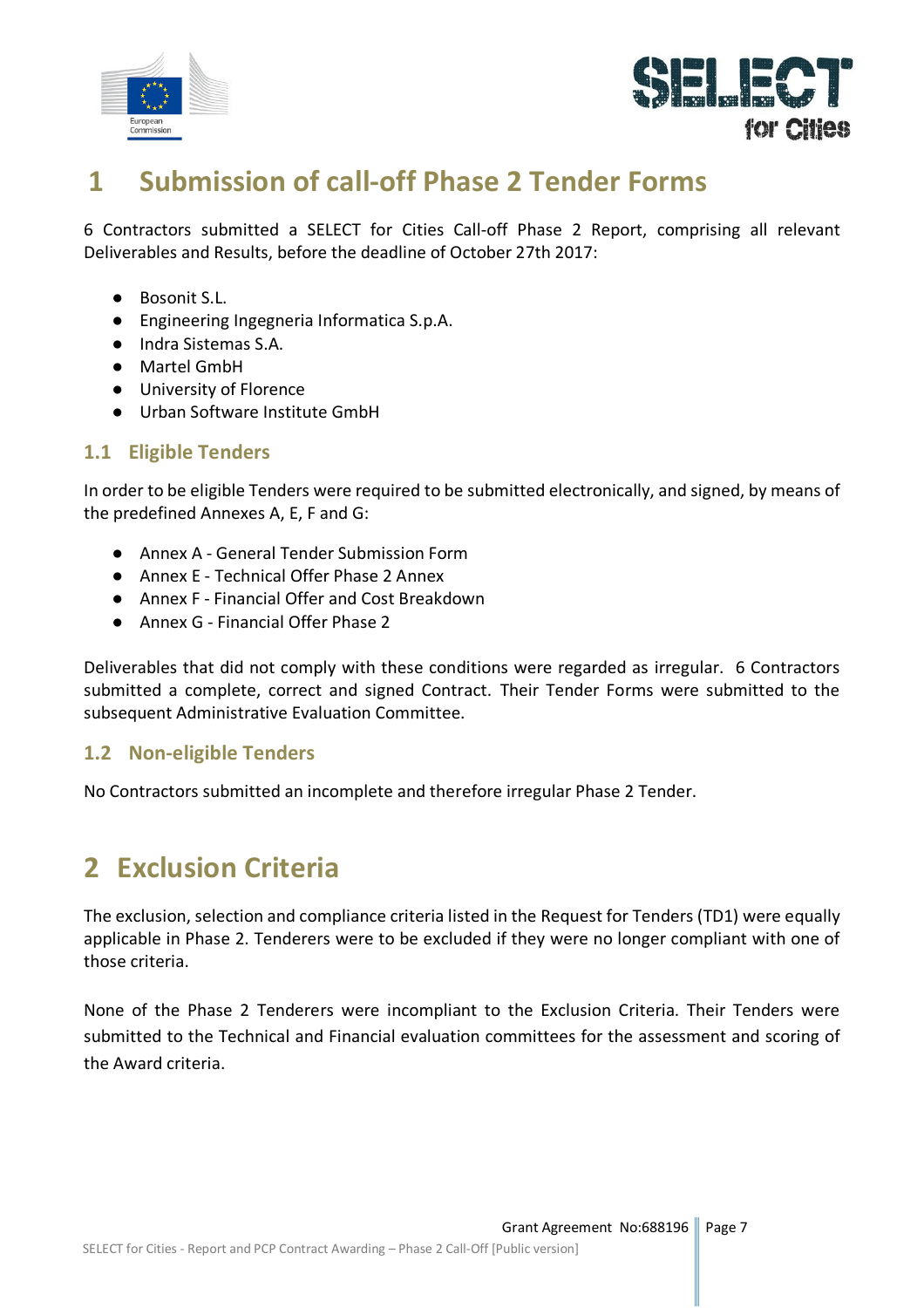



### **3 Selection Criteria**

The exclusion, selection and compliance criteria listed in the Request for Tenders (TD1) were equally applicable in Phase 2. Tenderers were to be excluded if they were no longer non-compliant with one of those criteria.

None of the Phase 2 Tenderers were incompliant to the Selection Criteria. Their Tenders were submitted to the Technical and Financial evaluation committees for the assessment and scoring of the Award criteria.

### **4 Compliance Criteria**

The exclusion, selection and compliance criteria listed in the Request for Tenders (TD1) were equally applicable in Phase 2. Tenderers were to be excluded if they were no longer non-compliant with one of those criteria.

None of the Phase 2 Tenderers were incompliant to the Compliance Criteria. Their Tenders were submitted to the Technical and Financial evaluation committees for the assessment and scoring of the Award criteria

### **5 Award Criteria**

Pre-defined award criteria were used to assess the capacity of the Contractor and the quality of their proposal in terms of Project management, Impact on challenge, Technical quality of the platform, Commercial feasibility, Living labs and Price.

For that purpose Contractors had to complete and submit the templates of Annex E. These were used to assess and score the extent to which a Contractor meets the award criteria.

The Award criteria evaluation was assessed based on the following Annexes:

- Annex E template A Project Management & Project Team (P)
- Annex E template B Detailed Project Plan for Phases 2 and 3 (P)
- Annex E template C Methodology of the Project (P)
- Annex E template D Adapted Risk Plan (P)
- Annex E template E Adapted Quality Assurance Plan (P)
- Annex E template F Impact on Challenge (F)
- Annex E template G Expected Functionalities (F)
- Annex E template H Technical Quality of the Platform (Q)
- Annex E template I Quality Assurance and Testing (Q)
- Annex E template J GDPR Compliancy (Q)
- Annex E template K Diagrams of Prototype (Q)
- Annex E template L Architecture Integration (Q)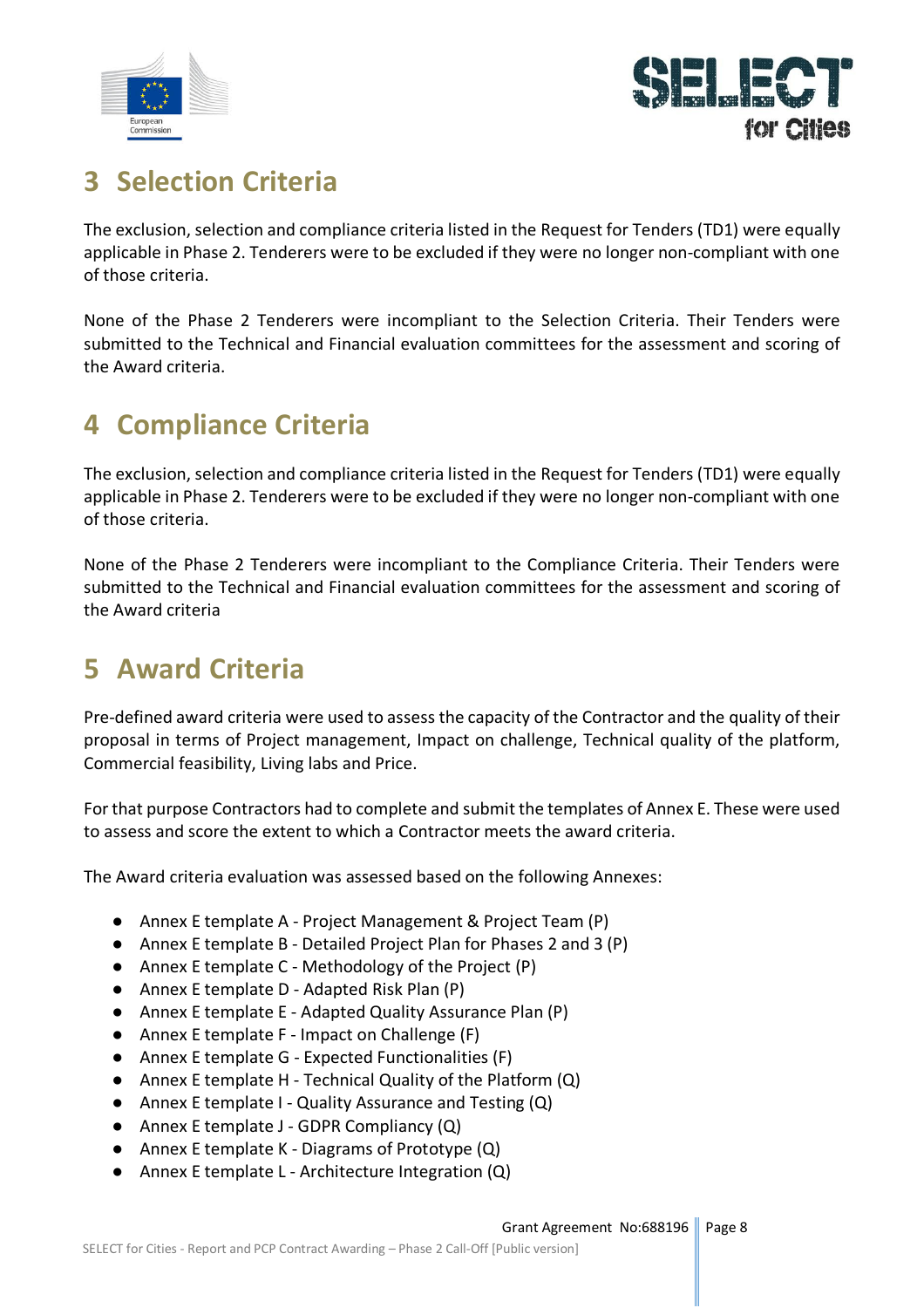



- Annex E template M Commercial Feasibility (C)
- Annex E template N Industry Analysis (C)
- Annex E template O Customer Analysis (C)
- Annex E template P Business Model (C)
- Annex E template Q Competitor Analysis (C)
- Annex E template R Marketing Plan (C)
- Annex E template S Vision and Plan on Living Lab trial (L)
- Annex E template T Living Labs Questions (L)
- Annex E template U Ethics & Privacy Checklist (L)
- Annex E template V Privacy Policy Phase 2
- Annex E template W Intellectual Property

Only Contractors with the following minimum scores (threshold) were eligible for consideration for a contract:

60% of the maximum number of points for each of the criteria, excluding Price:

- Project Management 10%
- Impact on Challenge 30%
- Technical Quality of the Platform 20%
- Commercial Feasibility 5%
- Living Labs Approach 5%

60% of the maximum number of points for the combined scores, including Price.

Failure to achieve the minimum score for any of the components resulted in the Contractor being excluded from further participation in the PCP.

#### **5.1 Scoring Model**

The scoring model used by the evaluators to assess and score the extent to which a Tender meets the award criteria was the same as in TD1, Appendix 4 - Scoring Model for the Award Criteria:

| 0 | Nonexistent      | None of the aspects of the requirement are met.                                                    |
|---|------------------|----------------------------------------------------------------------------------------------------|
|   | Very weak        | Multiple important aspects of the requirement are missing.                                         |
|   | Weak             | Multiple aspects of the requirement are present, but the provided explanation<br>may not convince. |
| 3 | Good             | All important aspects are present.                                                                 |
| 4 | Very good        | All important aspects are present and the provided explanation is very convincing.                 |
| 5 | <b>Fxcellent</b> | There is significant added value to the required feature, which is described very<br>convincingly. |

Table 1. Scoring Model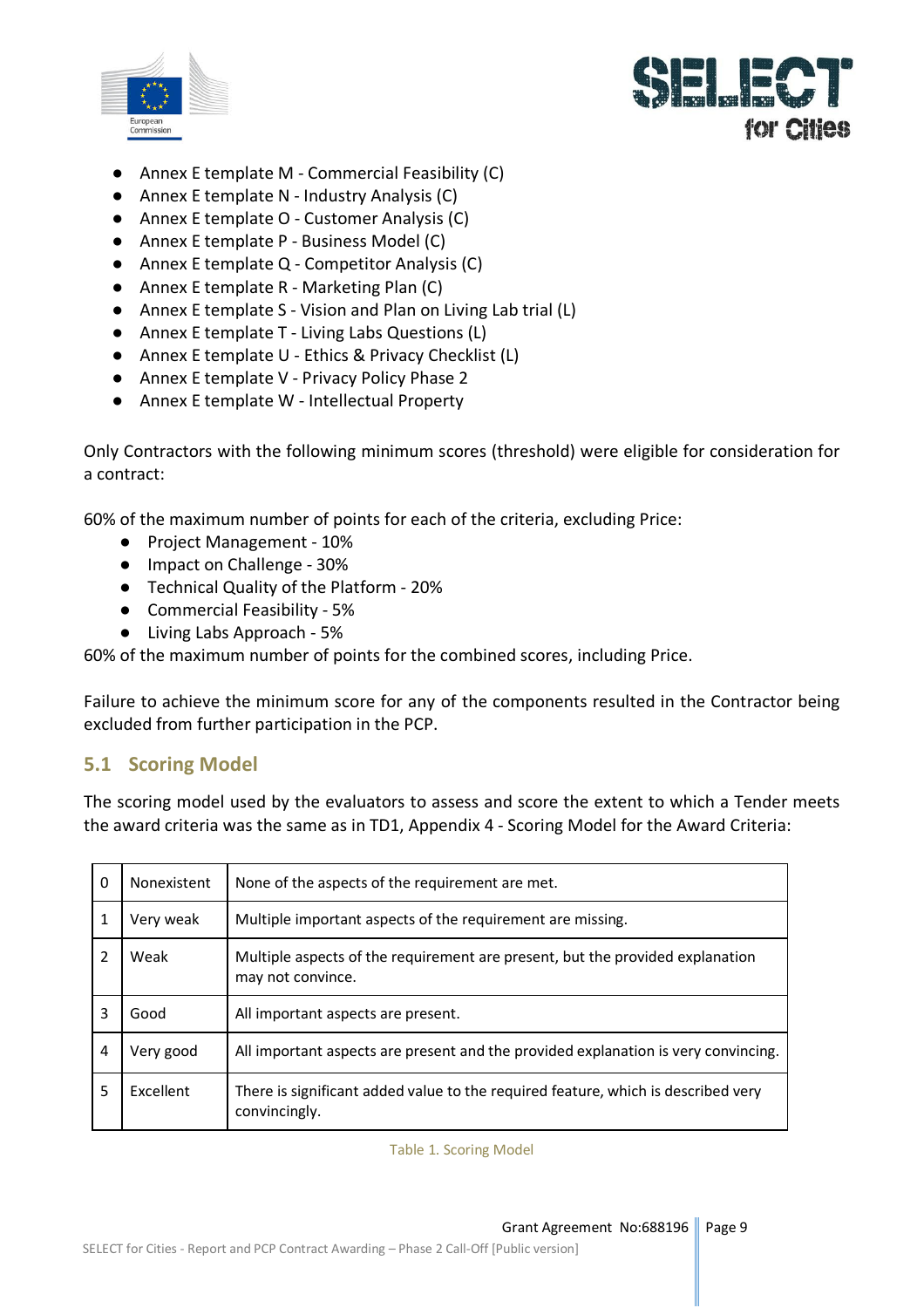



The Tenderers scores are clarified in the following subsections of the report.

#### **5.2 Project management - Evaluation**

The Project management evaluation was assessed based on the following Award criteria:

| 1. Project Management                        |    | 10% |
|----------------------------------------------|----|-----|
| Feasibility of the Project plan and schedule | 10 |     |
| Methodology of the project, including risk   |    |     |
| management and quality assurance             | 10 |     |

Table 2. Project management - Award Criteria

#### **5.3 Impact on challenge – Evaluation**

The Impact evaluation was assessed based on the following Award criteria:

| 2. Impact on challenge                                                                                |    | 30% |
|-------------------------------------------------------------------------------------------------------|----|-----|
| F1: Serve as a City Dashboard                                                                         |    |     |
| F1.1: Show how the prototype will implement a<br>dashboard that fits the basic requirements           |    |     |
| F1.2: Show how the prototype will be innovative in<br>this domain                                     | 10 |     |
| F2: Serve as an Open City Platform                                                                    |    |     |
| F2.1: Show how the prototype will implement an<br>Open City Platform that fits the basic requirements |    |     |
| F2.2: Show how the prototype will be innovative in<br>this domain                                     | 10 |     |
| F3: Real Time communication                                                                           |    |     |
| F3.1: Show how the prototype will implement the<br>basic requirements                                 |    |     |
| F3.2: Show how the prototype will be innovative in<br>this domain                                     | 10 |     |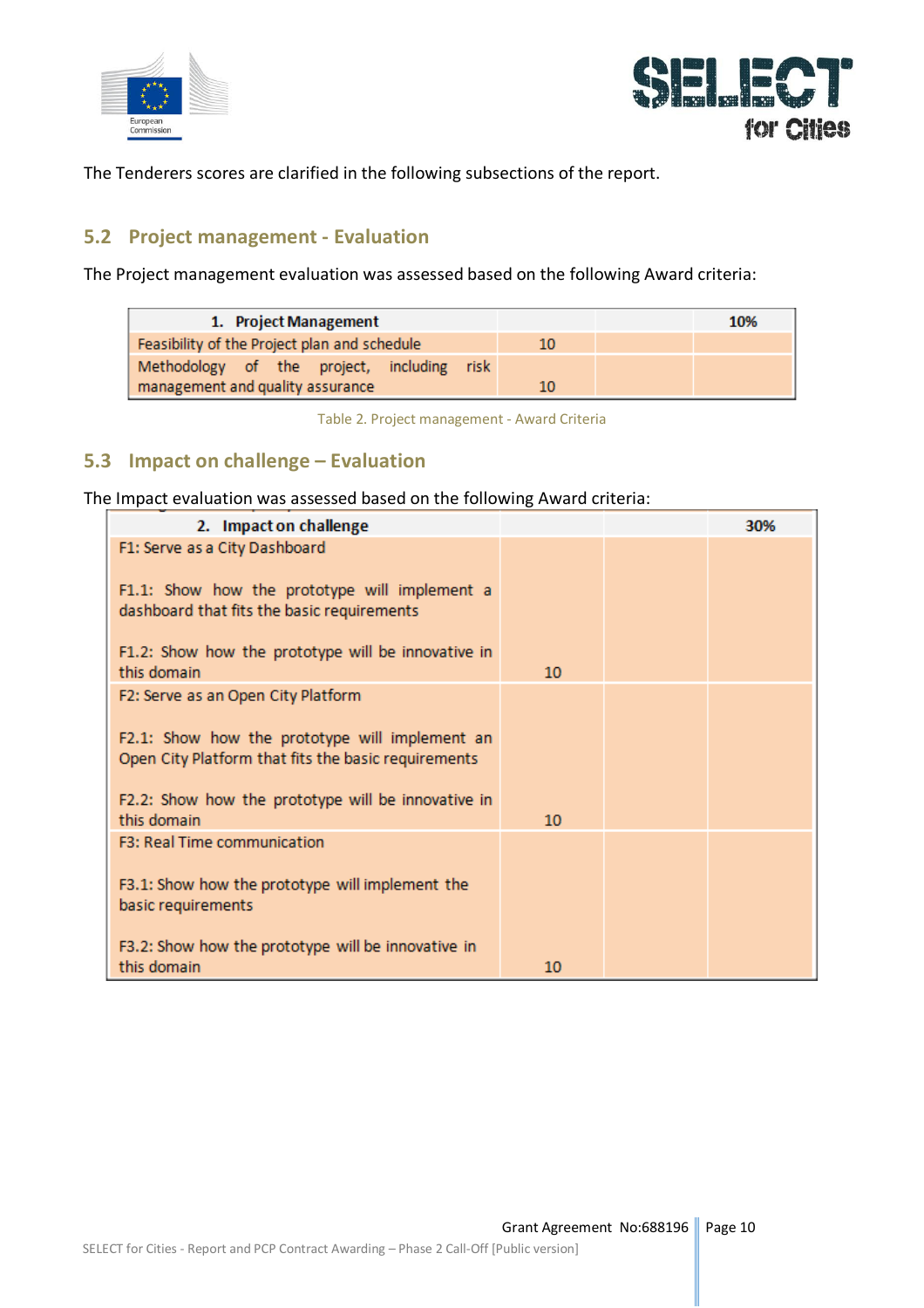



| F4: Data referential                                                  |    |  |
|-----------------------------------------------------------------------|----|--|
| F4.1: Show how the prototype will implement the<br>basic requirements |    |  |
| F4.2: Show how the prototype will be innovative is<br>this domain     | 10 |  |
| <b>F5</b> : Platform                                                  |    |  |
| F5.1: Show how the prototype will implement the<br>basic requirements |    |  |
| F5.2: Show how the prototype will be innovative is<br>this domain     |    |  |
|                                                                       | 10 |  |

Table 3. Impact on challenge – Award Criteria

#### **5.4 Technical quality of the platform**

The Technical quality evaluation was assessed based on the following Award criteria:

| 3. Technical Quality of the platform |    |   | 20% |
|--------------------------------------|----|---|-----|
| Q1: Open Source                      | 10 | 5 |     |
| Q2: Open Standards                   | 10 | 5 |     |
| Q3: Scalable                         | 10 | 5 |     |
| Q4: Robustness                       | 10 | 5 |     |
| Q5: Distributed and Decoupled        | 10 | 5 |     |
| Q6: Heterogeneous                    | 10 | 5 |     |
| Q7: Interoperability                 | 10 | 5 |     |
| Q8: Communication with things        | 10 | 5 |     |
| Q9: Security by design               | 10 | 5 |     |
| Q10: Privacy by design               | 10 | 5 |     |

Table 4. Technical quality of the platform - Award Criteria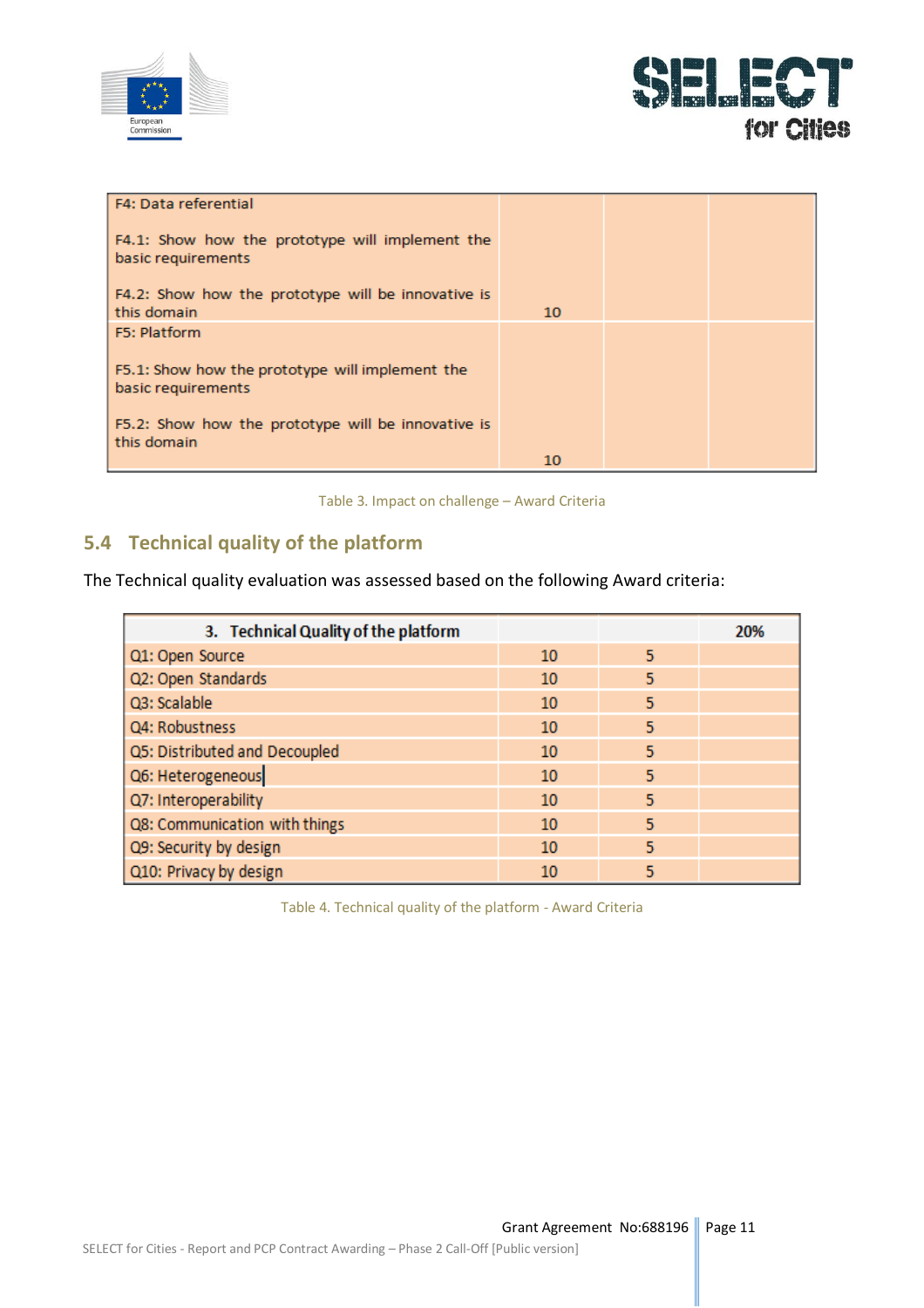



#### **5.5 Commercial feasibility - Evaluation**

The Commercial Feasibility evaluation was assessed based on the following Award criteria:

| 4. Commercial feasibility                              |    | 5% |
|--------------------------------------------------------|----|----|
| Completeness, sense of reality and feasibility of the  |    |    |
| commercialisation plan including the market analysis   |    |    |
| and risk management                                    |    |    |
| Sense of reality and feasibility of the principles for |    |    |
| licensing, pricing, packaging, distribution            | 10 |    |

Table 5. Commercial Feasibility - Award Criteria

#### **5.6 Living labs approach**

The Living Lab approach evaluation was assessed based on the following Award criteria:

| 5. Living Labs                                                                |    | -5% |
|-------------------------------------------------------------------------------|----|-----|
| Vision and plan on executing a Living Lab trial in the<br>context of this PCP | 10 |     |

Table 6. Living labs - Award Criteria

#### **6 Price**

#### **6.1 Criteria**

| 6. Price                                                                 |    | 30% |
|--------------------------------------------------------------------------|----|-----|
| Binding contract price for carrying out the work in<br>the present phase | 10 |     |
| Indicative price for the work in the remaining phase<br>(Phase 3)        | 10 |     |

Table 7. Price criteria - Award Criteria

#### **6.2 Evaluation**

The Tenderers' Actual Price for Phase 2 (present phase) and the Indicative price for the work in the remaining phase (Phase 3) was evaluated according the formula:

#### **Weight awarded to Price \* (Price lowest tender/Price Tender)**